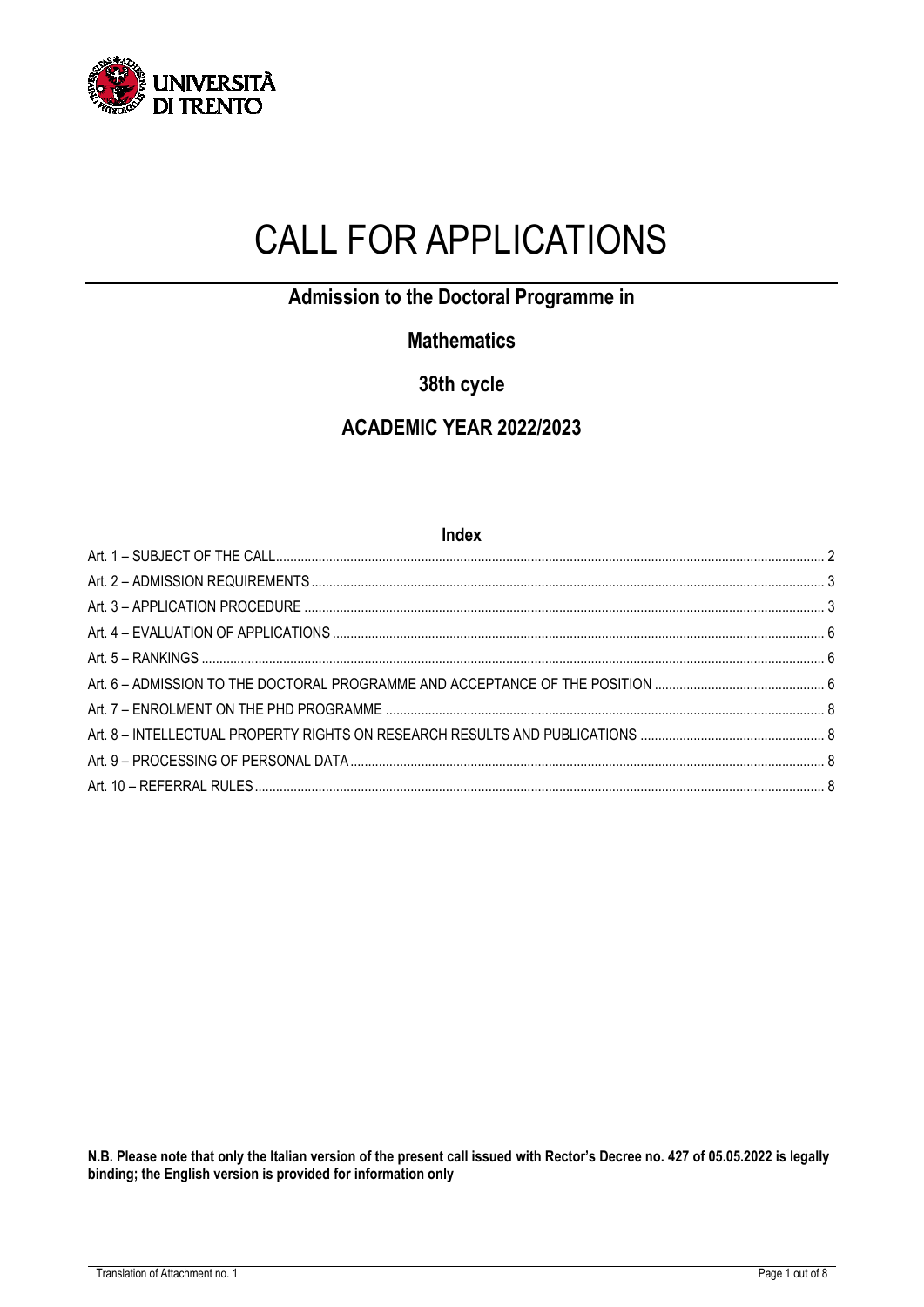

### **Art. 1 – SUBJECT OF THE CALL**

<span id="page-1-0"></span>The University of Trento opens the call for positions for the  $38<sup>th</sup>$  Cycle (Academic Year 2022/2023) of the Doctoral Programme in "Mathematics", jointly run with the University of Verona.

#### **Positions:** no. **14**

## **Scholarships:** no. **14 (of which 4 on reserved topics)**

Positions available are offered as follows:

| <b>Financer</b>                                                                                                                                      | No. of<br>scholarships | <b>Reserved topic</b>                                                                                                                                                           |
|------------------------------------------------------------------------------------------------------------------------------------------------------|------------------------|---------------------------------------------------------------------------------------------------------------------------------------------------------------------------------|
| University of Trento                                                                                                                                 | 6                      |                                                                                                                                                                                 |
| University of Verona                                                                                                                                 | 4                      |                                                                                                                                                                                 |
| Fondazione The Microsoft Research -<br>University of Trento Centre for<br><b>Computational and Systems Biology</b><br>(COSBI) - University of Trento | 2                      | A: "Inference of cell and tissue specific regulatory networks from<br>genomic data"<br>B: "Applications of multi-scale mathematical modelling to<br>complex biological systems" |
| Department of Mathematics (within the<br>project ERC Starting Grant CHANGE -<br>European Union's Horizon 2020<br>Research and Innovation Programme)  |                        | C: "Analisi Geometrica / Geometric Analysis"                                                                                                                                    |
| FBK (Bruno Kessler Foundation)                                                                                                                       |                        | D: "Modeling approaches to investigate the transmission of<br>emerging pathogens"                                                                                               |
| No. of positions                                                                                                                                     | 14                     |                                                                                                                                                                                 |

The scholarships dedicated to specific research topics (reserved positions) may be assigned only to those applicants who specifically apply for them.

This kind of positions are actually related to a specific research topic, for which specific skills are required. During the oral examination the specific eligibility of the applicants will be evaluated. Applicants interested in one or more reserved positions must therefore carefully check on the [selection website](https://www.unitn.it/en/ateneo/1956/announcement-of-selection) the topic and the required skills, and if the scholarships entail the acceptance of confidentiality commitment and/or transfer of intellectual property rights (see the call for applications web page).

The positions with scholarships or other financial support may be increased after the publication of this call till the assessment of qualifications. All the new positions available will be posted solely on th[e selection website.](https://www.unitn.it/en/ateneo/1956/announcement-of-selection)

Moreover, applicants selected by special committees for admission related to specific international mobility programmes in which the University of Trento participates, may also be admitted to the 38<sup>th</sup> Cycle in additional positions.

| Deadline for application:          | <b>June 6, 2022</b> , hrs. 4.00 PM (Italian time, GMT $+2$ ) |
|------------------------------------|--------------------------------------------------------------|
| Duration:                          | Three years                                                  |
| <b>Start of the Academic Year:</b> | November 1, 2022                                             |
| <b>Official language:</b>          | English and Italian                                          |

➢ **[Selection website](https://www.unitn.it/en/node/1956)**

➢ **[Doctoral Programme](https://www.unitn.it/drmath/) website** (information on the programme, admission to subsequent years and to the final examination)

- ➢ **[Rights and duties of doctoral students](https://www.unitn.it/en/node/52919)**
- ➢ **[Info about doctoral scholarships](https://www.unitn.it/en/node/362)**
- ➢ **[Scientific areas](https://www.unitn.it/en/node/1903)** (with reference to the Italian Ministerial classification)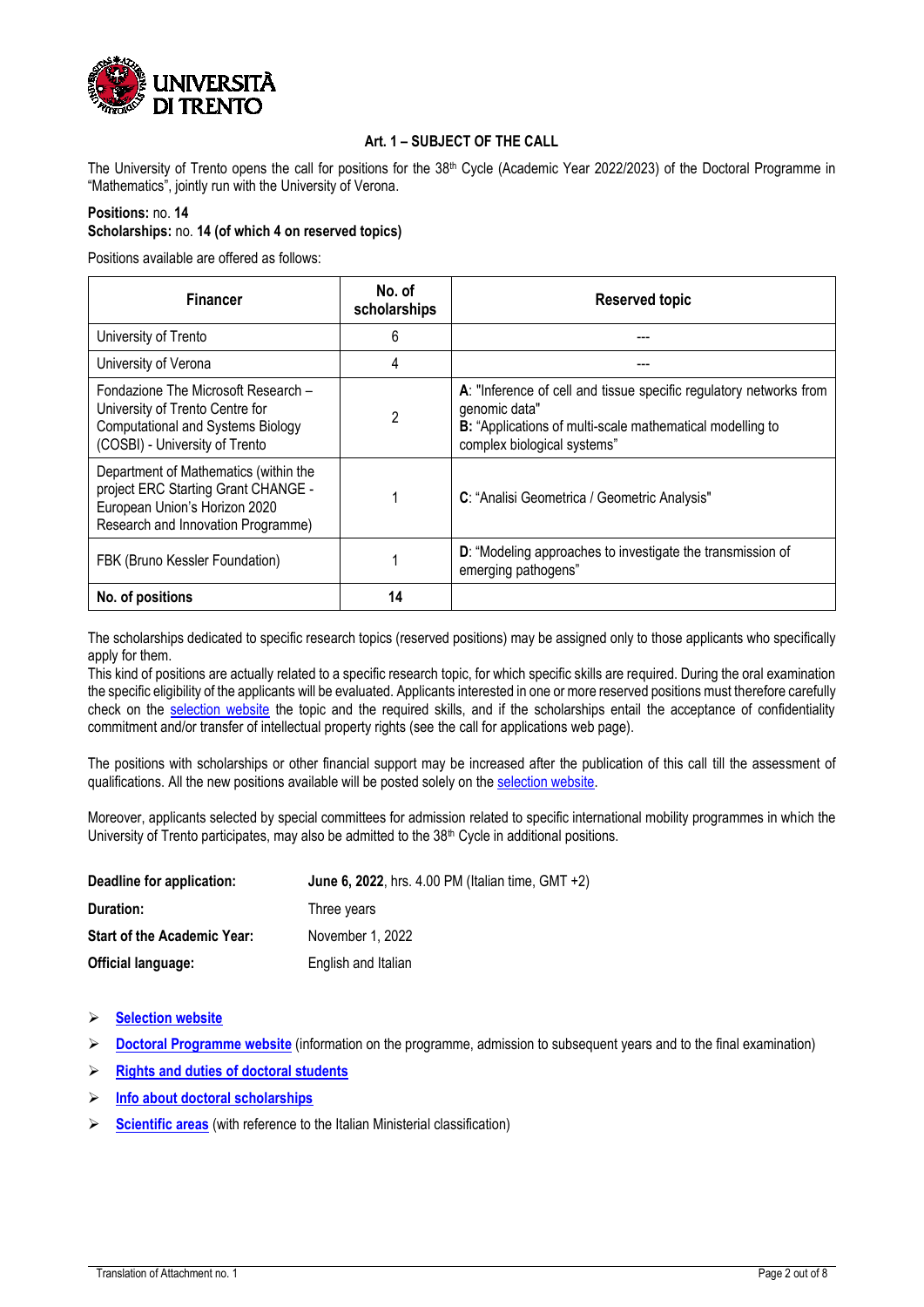

or

#### **Important:**

- a. The dates of the selection and all selection results (interim and final), the possible exclusion from the selection due to an incomplete application (art. 3), the exclusion for foreign qualification not recognized as suitable (art. 2), and any notices related to the call will be published only on th[e call webpage;](https://www.unitn.it/en/ateneo/1956/announcement-of-selection) the applicants **will be identified through the application ID therefore it is recommended to keep it safe**. The publication on the website is to all intents and purposes valid as official notification, and no personal communication will be sent.
- b. Possible communication related to the call for selection will be sent by e-mail to the applicants' personal email address connected to the account registered by the system when closing the application. Applicants with an active or just concluded career at the University of Trento are advised to check their personal email address at the link[: Profile data for account.](https://webapps.unitn.it/password1/en/accountdata/personalcontacts) In case you need to change your personal email address after the application closure, please send a request to the Doctorate Office S&T [\(phd.office-st@unitn.it\)](mailto:phd.office-st@unitn.it).

#### **Art. 2 – ADMISSION REQUIREMENTS**

- <span id="page-2-0"></span>1. Applications for doctoral positions are accepted from applicants, regardless of gender, age and nationality, who hold:
	- a. an Italian "Laurea Magistrale" or "Laurea Specialistica", according to the Ministerial Decree no. 509 of 03.11.1999, subsequently amended by Ministerial Decree no. 270 of 22.10.2004; or
	- b. a university degree obtained at an Italian Institution belonging to the AFAM system (Alta Formazione Artistica e Musicale);
	- c. an equivalent foreign degree (Master's degree) obtained at an officially recognized academic institution, valid for admission to Doctoral studies in to a second cycle Italian the Country it has been issued (except for substantial differences) and similar (duration and level) to the Italian degree, recognized as eligible<sup>1</sup> by the Selection Committee for the sole purpose of accessing this specific Doctoral Programme<sup>2</sup>.
- 2. Applications are also accepted from students expected to obtain the necessary degree **by October 31, 2022.** Admission to the Doctoral Programme for successful applicants who have not yet graduated will be "conditional**"** and the applicant will have to submit to the Doctorate Office S&T (via email to: [phd.office-st@unitn.it\)](mailto:phd.office-st@unitn.it) **by November 8, 2022, on penalty of exclusion,** the certificate awarded or a self-declaration (using th[e Declaration substituting Degree Certificate](https://www.unitn.it/alfresco/download/workspace/SpacesStore/a339b8d9-9971-4837-be70-9932ddf617e9;1.0/Declaration%20substituting_Maths_38) also available on the call website).
- 3. Applicants with a foreign qualification that has not been officially recognised as **equivalent**<sup>3</sup> degree (Laurea Magistrale/Specialistica/vecchio ordinamento) will be considered as **requesting equivalence in their application**, by attaching the necessary supporting documents.

It is in the applicant's interest to provide all the elements useful for the assessment, especially if the education system of the country where the qualification was obtained is not comparable to the Italian one.

The Selection Committee may require the applicant to provide additional documentation if deemed necessary for the purpose of assessing the eligibility.

4. Applicants who have already obtained the Doctoral degree will be admitted to attend a second Doctoral Programme, after passing the selection procedure, provided that the prevailing subjects and scientific areas are different from those relating to the previous Doctoral degree. Applicants who have already benefited from a scholarship, even partially, cannot be assigned any scholarships in the new Doctoral Programme.

### **Art. 3 – APPLICATION PROCEDURE**

<span id="page-2-1"></span>1. The application<sup>4</sup> must be **completed and submitted by hrs. 04.00 p.m. Italian time of June 6, 2022, exclusively through the online system:** [Doctoral Programmes Applications](https://webapps.unitn.it/Apply/en/Web/Home/dott)

Authentication to the registration procedure is possible through:

- **SPID**<sup>5</sup> ; to access the registration procedure we advise to use SPID, the Italian Public Digital Identity System, which automatically certifies the applicant's identity on the UniTrento systems and sets up an account as @unitn.it. To request a SPID identity (useful to access different online services of the Italian Public Administration) it is mandatory to hold an Italian ID and tax code: please visit the webpage: [How to activate the SPID](https://www.spid.gov.it/en/what-is-spid/how-to-activate-spid/) identity;
- **University of Trento account**: for those who do not have SPID identity but already have a University of Trento account can access the application procedure with their existing username [\(name.surname@guest.unitn.it,](mailto:name.surname@guest.unitn.it) o[r name.surname@unitn.it\)](mailto:name.surname@unitn.it). Please see here, if you [forgot your password](https://icts.unitn.it/en/password); to have more information on UniTrento [username and password;](https://icts.unitn.it/en/account-password)
- **a UniTrento "guest" temporary account**: those who do not have a SPID identity or a University of Trento account can set

<sup>-</sup><sup>1</sup> The eligibility of foreign academic degrees is assessed by the Selection Committee, following the rules in force or the international treaties or recognition of academic qualifications.

<sup>2</sup> Details at[: http://www.cimea.it/en/servizi/il-sistema-italiano-di-istruzione-superiore/qualifiche-del-sistema-universitario.aspx,](http://www.cimea.it/en/servizi/il-sistema-italiano-di-istruzione-superiore/qualifiche-del-sistema-universitario.aspx)

<sup>3</sup> For further information see a[t http://www.cimea.it/en/servizi/procedure-di-riconoscimento-dei-titoli/procedure-di-riconoscimento-accademico-dei-titoli.aspx](http://www.cimea.it/en/servizi/procedure-di-riconoscimento-dei-titoli/procedure-di-riconoscimento-accademico-dei-titoli.aspx)

<sup>4</sup> The applicant can choose either Italian or English to fill in the application online.

<sup>&</sup>lt;sup>5</sup> For more info visit the website[: https://www.spid.gov.it/en/what-is-spid/](https://www.spid.gov.it/en/what-is-spid/)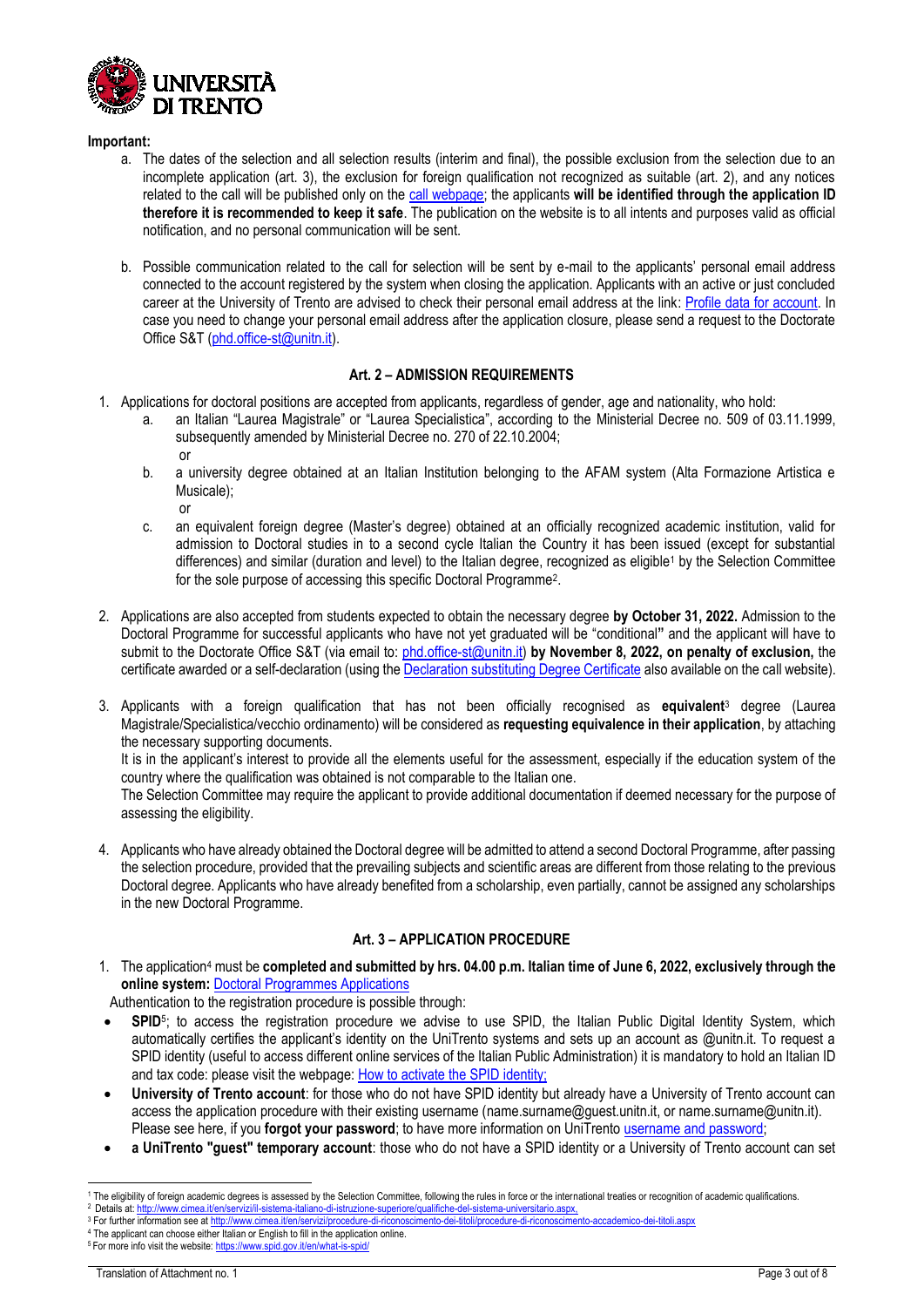

up a temporary "guest" account. After the matriculation, this account will be converted into a final one as @unitn.it. Procedure at: **Account registration info**<sup>6</sup>.

- 2. To finalize the application a non-refundable **application fee of € 15** (fifteen) is to be paid by **PagoPA payment system**<sup>7</sup> according to the instructions given in the appropriate section of the online application.
- The online application can be saved and modified several times until the final submission. Thereafter it can no longer be changed. 3. **The online application is considered to be a self-declaration of personal data and qualifications with full legal effect**. It is
- the sole responsibility of the applicant to make sure that the online application has been successfully submitted and an email notification has been received. There will be no liability with the University in the event that an application is not submitted correctly. 4. Applicants who want to compete also for one or more scholarships on a specific reserved topic must declare their choice when
- filling in the online application, specifying the **order of preference**, which will be **binding**.

Regarding additional reserved scholarships added after the publication of this Call (**additional scholarships**), applicants will be required to express their interest for them to the Selection Committee before the oral examination, according to the instructions given at the selection call web page. During the interview, applicant eligibility for the additional reserved scholarship/s will be specifically evaluated.

**Important:** the applicant's choice to compete also for the reserved scholarships implies a preference on his/her part for the awarding of that specific scholarship over the others.

- 5. **MANDATORY ATTACHMENTS** (failure to upload one or more mandatory attachments will result in automatic exclusion from the selection)
	- A. **Identifying document (ID):**
		- A copy of the applicant's valid **identity card** (only EU citizens) or **passport** (non-EU citizens), in particular of the pages reporting his/her photograph, personal data, number, place and date of issue, expiry date and signature;
	- B. **Academic degree for admission to the Doctoral Programme:**
		- **a. Italian qualification**:
			- **already obtained/to be obtained**: **a self-declaration**, in accordance with Presidential Decree art. 46 no. 445 of 28.12.2000 and subsequent amendments, declaring the possession of a degree (art. 2 of this Call), "Classe di Laurea", issuing University, award date and final grade / possible award date, examinations taken, dates of successful passing, grades and credits obtained (by using the form "[Declaration substituting Degree Certificate](https://www.unitn.it/alfresco/download/workspace/SpacesStore/a339b8d9-9971-4837-be70-9932ddf617e9;1.0/Declaration%20substituting_Maths_38)"); the information about award date, examinations taken, dates, grades, and credits are required for the Bachelor's degree as well. Graduates from the University of Trento may only declare the place and the date of award / foreseen date of award as the other information can be collected ex officio;
		- **b. foreign qualification**<sup>8</sup> **:**

### • **already obtained:**

- a **certificate attesting to the possession of a second level university qualification** (see art. 2 paragraph 1 letter c), issued by the institution that awarded it. The certificate must indicate the type of diploma, the date it was awarded and the relative grade;
- a **list of examinations** taken to obtain the qualification to access a Doctoral Programme (academic transcript of records of the Master's degree) with relative credits (if provided for in the university system of the country that awarded the qualification), marks, and rating scale.

If the university studies carried out abroad are divided into first and second level, the copy of the Bachelor's degree and the list of examinations taken to obtain that degree (academic transcript of records of the Bachelor's degree) must also be attached.

- **to be obtained:** 
	- ‐ a **certificate of enrolment in a course of study that allows admission to a Doctoral Programme** (see art. 2 paragraph 1 letter c), with a list of the examinations successfully passed, credits obtained in each examination (if provided for in the university system of the country that awarded the qualification), marks, rating scale (academic transcript of records) and the possible award date.

If the university studies carried out abroad are divided into first and second level, the copy of the Bachelor's degree and the list of examinations taken to obtain that degree (academic transcript of records of the Bachelor's degree) must also be attached.

If the aforementioned **documents** are **not in English**, they must be accompanied by a **translation** in Italian or in English **made provisionally by the applicant** who takes responsibility for the accuracy of the translation and its compliance with the original text.

C. **curriculum vitae et studiorum** in Italian or English, preferably according to the [Europass model;](https://europass.cedefop.europa.eu/documents/curriculum-vitae) all academic degrees held and any university enrolments in progress must be specified in detail (please specify also the High School diploma details);

<sup>-</sup>6 Applicants are advised to register well in advance of the deadline. The issue of credentials (username and password) may require up to three working days. Those who already hold a UniTrento account but forgot the password can request a new one at: <https://icts.unitn.it/en/password>

<sup>7</sup> Further information about PagoPA service at:<https://www.unitn.it/en/phd-pagopa>

<sup>&</sup>lt;sup>8</sup> It is in the interest of the applicant to provide all information relevant for the assessment, especially if the country where the qualification was obtained has an education system not comparable to the Italian one.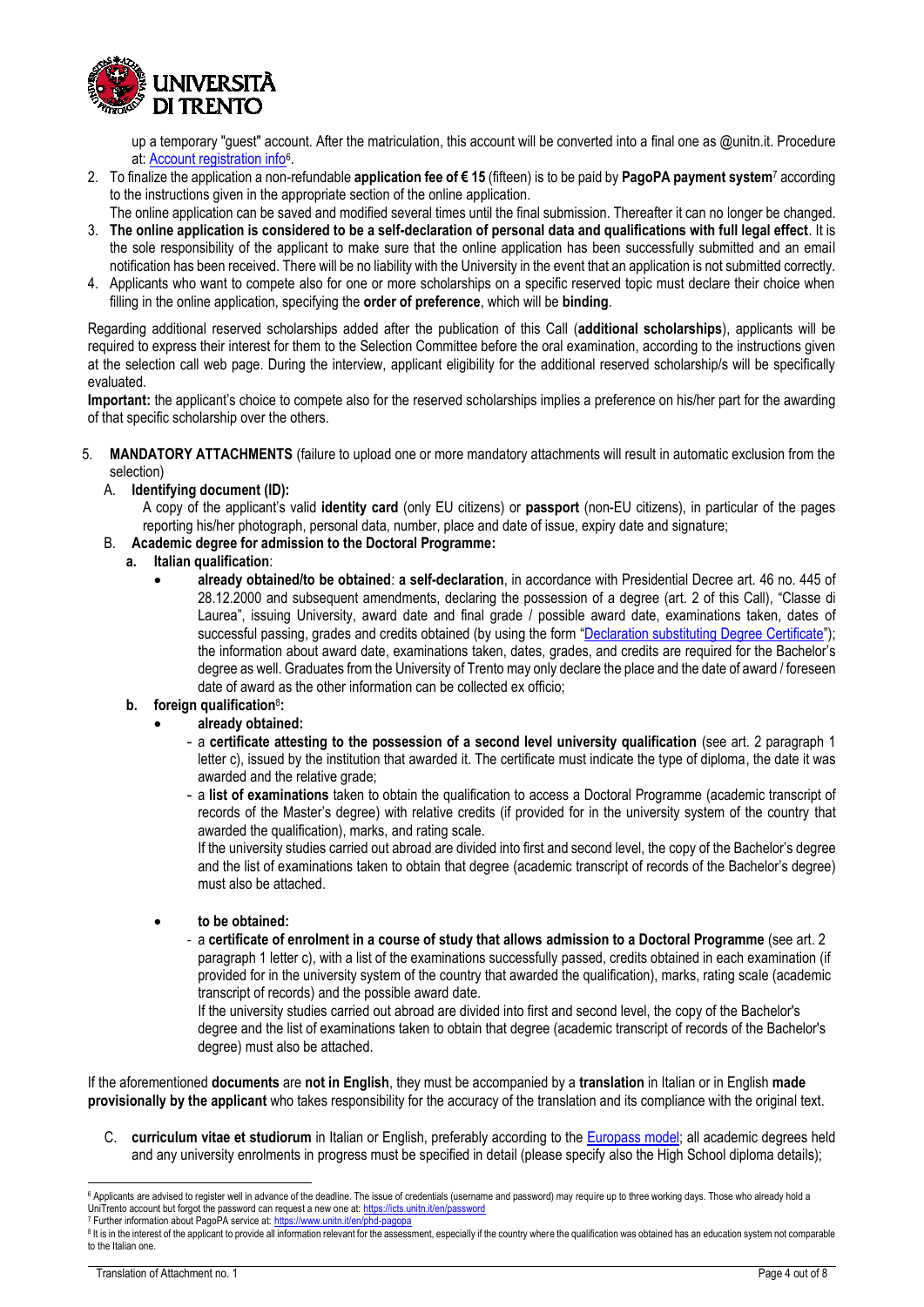

- D. **summary of the Master's degree thesis** written in English explaining the reasons for the choice of the subject, the research methodology and the results obtained (max 10,000 characters spaces included);
- E. **statement of purpose** in English (you can find an example in the relative section of the online application)**,** max 3,000 characters spaces included. The statement should describe the applicant's scientific interests, personal reasons for pursuing the Doctoral Programme (avoiding general statements) and relevant experience gained during the preparation of the degree thesis, job or research **related to mathematics**;
- F. **research project**, which is **mandatory** for applicants choosing a **scholarship on a specific reserved topic** (as per art. 1, letters **A, B, C, D**) and optional for the other scholarships: please upload a brief research project (maximum 10,000 characters spaces included), which will be used only for the assessment and will not be binding for the possible future research activities to be carried out during the Doctoral Programme. Please upload only one file even if you choose more than one scholarship, just indicate the letter of the scholarship chosen at the beginning of each project.

#### 6. **OPTIONAL ATTACHMENTS:**

- A. List of possible publications; please do not send the entire publications, as the Selection Committee will evaluate only the list.
- B. Any other title, as for example international certifications also about your linguistic competence (e.g. the certification of GRE test (Graduate Record Examination), TOEFL, or similar);
- C. any additional qualifications useful for assessing the applicant's attitude towards research (Master's thesis, scientific publications, any documents regarding awards, scholarships, post-graduate studying and research activities);
- D. up to two (2) names of referees working at universities or national and international research institutions, with details of their e-mail addresses. Once the relevant section of the application has been completed and saved by the applicant, the system automatically sends (within 24 hours) to the referee an e-mail with instructions and forwarding method.

The letter can be completed according to the model provided to the referee. Applicants are recommended to make sure that their referees submit the letter of presentation **by June 10, 2022**.

- E. applicants who already obtained the Master's degree may attach **copy of the thesis front page** that includes title and name of the supervisor. Applicants who have not obtained the degree yet may submit a declaration with contact details of the thesis supervisor.
- F. **Applicants with a foreign qualification** may attach:
	- **academic diploma of the Master's degree** (Master of Science/Arts or equivalent), in its original language and
	- **Diploma Supplement** (DS)<sup>9</sup> drafted according to the form developed by the European Commission, the Council of Europe and UNESCO / CEPES;

alternatively

- **Declaration of value**<sup>10</sup> which certifies that the educational qualification is valid in the country of issuance for admission to a Doctoral programme (third level of higher education according to the Bologna Process - European Higher Education Area; EQF level 8);

alternatively

- **Statement of comparability of foreign university qualification**<sup>11</sup> issued by the ENIC-NARIC Center in Italy (CIMEA) that contains all the information necessary for the assessment of the qualification.

If the foreign academic qualification has already been recognized as equivalent<sup>12</sup> to a second cycle Italian qualification by the **competent academic bodies of Italian universities**, the equivalence provision (Rectoral Decree) must be attached.

- 7. The University will accept additional documents to be included in the application submitted if sent by email to ateneo@unitn.it (**Subject:** "Application ID number- applicant's Surname and Name – Doctoral Programme in Mathematics – 38th cycle - Supplement to application") **by June 6, 2022 at 4:00 p.m. Italian time.** Additional documents submitted by other means will be disregarded.
- 8. Only documents (originals or copies) in English and Italian will be considered for the selection by the Selection Committee; for all other languages it is compulsory to attach a translation into English or Italian signed by the applicant.
- The mandatory attachments required at points **5.D and 5.E** must be submitted in **English** by all applicants.
- 9. All applicants are admitted to the selection procedure **conditionally upon ascertainment that they fulfill the admission requirements (art. 2)**. The University of Trento has the right to verify the documents delivered pursuant to articles 71 et seq. of

<https://international.unitn.it/incoming/diploma-verification><br><sup>12</sup> Details at http://www.cimea.it/en/servizi/procedure-di-r

-

<sup>9</sup> The Diploma Supplement accompanies a higher education diploma, providing an improvement in international "transparency" and a promotion of the academic and professional qualifications obtained (diploma, degrees, certificates, etc.). The Diploma Supplement must be issued by the same institution that issued the qualification. Further information at

<sup>&</sup>lt;u><http://www.cimea.it/en/servizi/il-sistema-italiano-di-istruzione-superiore/diploma-supplement.aspx> an[d http://ec.europa.eu/education/resources/diploma-supplement\\_en](http://ec.europa.eu/education/resources/diploma-supplement_en)<br><sup>10</sup> Further information about DoV and equivalence: <u>htt</u></u>

<sup>11</sup> The University of Trento signed an agreement with the CIMEA Association about evaluating and verifying foreign titles through the online platform Diplome. Further information at:

ervizi/procedure-di-riconoscimento-dei-titoli/procedure-di-riconoscimento-accademico-dei-titoli.aspx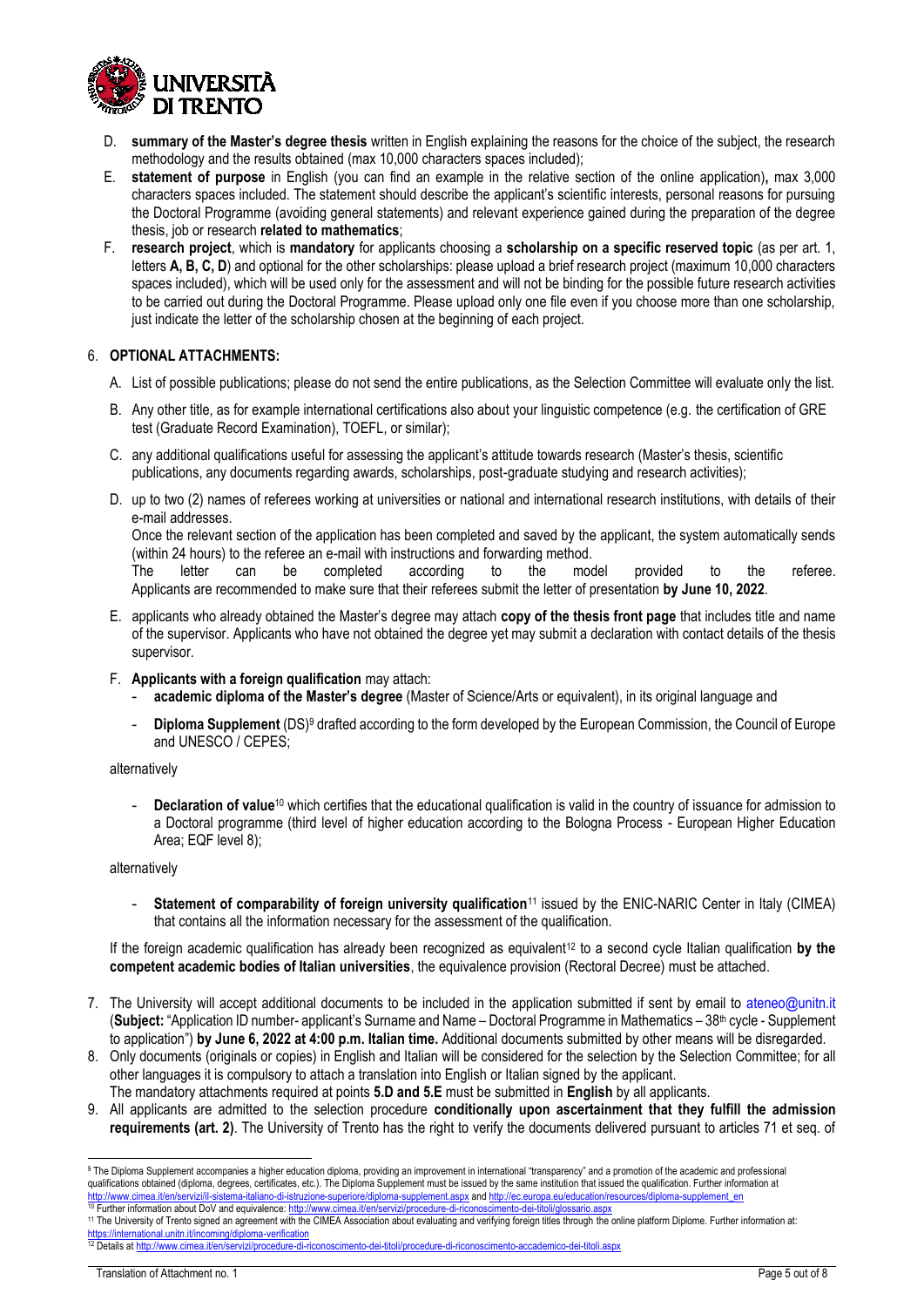

the Presidential Decree no. 445 of 28.12.2000. **The University can at any time, even after enrolment and upon justified reasons, decide the exclusion of applicants lacking the requirements specified in the present call.**

10. According to Italian Law no. 104/92, Art. 20 and to Italian Law no. 68/99, Art. 16 (1), applicants with special needs or with learning disabilities may explicitly request in their application special assistance or extra time during the examinations, in accordance with their disability. In this case personal data will be processed in compliance with the current law as indicated in the GDPR Privacy notice.

### **Art. 4 – EVALUATION OF APPLICATIONS**

- <span id="page-5-0"></span>1. The evaluation is made by a Selection Committee appointed by the Rector upon advice from the Doctoral Committee, in accordance with the University Regulations for Doctoral Programmes. The Selection Committee sets the evaluation criteria during a preliminary meeting.
- 2. The selection procedure is designed to rank, comparatively, the knowledge and aptitude of the applicants to carry out research in areas related to the Doctoral Programme.

The selection is made on the basis of the assessment of:

- all the mandatory applicant's qualifications listed in previous art. 3 and
- an interview, in English. The interview will assess the applicant's basic knowledge about the Doctorate scientific areas (on the basis of his/her Master thesis topic) and his/her inclination to research, the previous research and professional experience, and qualifications declared in the application.

The Selection Committee will evaluate the eligibility of the applicants for the position they shown their preference, on the basis of the documents (and of the research project in case of scholarships on specific reserved topics) they uploaded in the online application, or they sent lately as an integration.

**Important notice:** the applicant's choice to compete also for the reserved scholarships implies a preference on his/her part for the awarding of that specific scholarship over the others.

- 3. The Selection Committee will award a maximum of 100 points, of which: 0-40 points: assessment of qualifications 0-60 points: interview.
- 4. Applicants obtaining a minimum score of 25/40 for the assessment of qualifications will be admitted to the oral examination which will be passed with a minimum score of 38/60; only applicants who have passed both the examinations will be short-listed.
- 5. The assessment of qualifications will start from **June 13, 2022**; the interviews will be held **from June 27, 2022**. The results of the assessment of qualifications and the exact date and time of the interviews will be published on the [selection website.](https://www.unitn.it/en/ateneo/1956/announcement-of-selection)
- 6. The applicants can choose<sup>13</sup> to hold the interview as follows:
- **in person at the University of Trento**;
- **online interview**: using audio-video connection tools, that allow the correct identification of the participants (through a webcam), and the conduction of the oral test in a public form.

The Selection Committee will decide the schedule of the interviews. The University is not responsible for any technical problems that could affect the correct ongoing of the interview.

The exact date, time and place of the interview will be posted on [the call for selection web site.](https://www.unitn.it/en/ateneo/1956/announcement-of-selection)

Possible changes will be solely posted on the selection web page.

To simplify the identification procedures, the identification document shall be the one attached when filling in the online application. The applicant's not showing up or connecting for the interview whatever the reason, or not being reachable on the day and at the time set for the examination, or not providing a valid identification document constitute grounds for exclusion.

### **Art. 5 – RANKINGS**

<span id="page-5-1"></span>1. At the end of the selection procedure, the Selection Committee draws up one general ranking list.

The available scholarships are assigned to short-listed applicants according to:

- a) the position in the ranking list;
- b) for reserved scholarships, the position in the ranking list and the applicant's eligibility for that specific scholarship, considering also the specific preference expressed by the applicant when applying.

In case of equal score see following art. 6.

<span id="page-5-2"></span>2. Non-allocated scholarships on reserved topics will result in the reduction of the number of positions available.

### **Art. 6 – ADMISSION TO THE DOCTORAL PROGRAMME AND ACCEPTANCE OF THE POSITION**

- 1. Short-listed applicants are admitted to the Doctoral Programme based on the final ranking list until all available positions have been filled. All applicants compete for the award of the scholarships funded by the University of Trento and the University of Verona; however, applicants who have been awarded a scholarship on a specific reserved topic must accept it. Renunciation of the reserved scholarship implies the applicant's exclusion from the right to enroll in the Doctoral Programme.
- 2. Should two applicants obtain the same score, regarding the award of the scholarship, the applicants' economic situations shall be

 $\overline{a}$ 

<sup>13</sup> The choice has to be made in the relevant section while applying online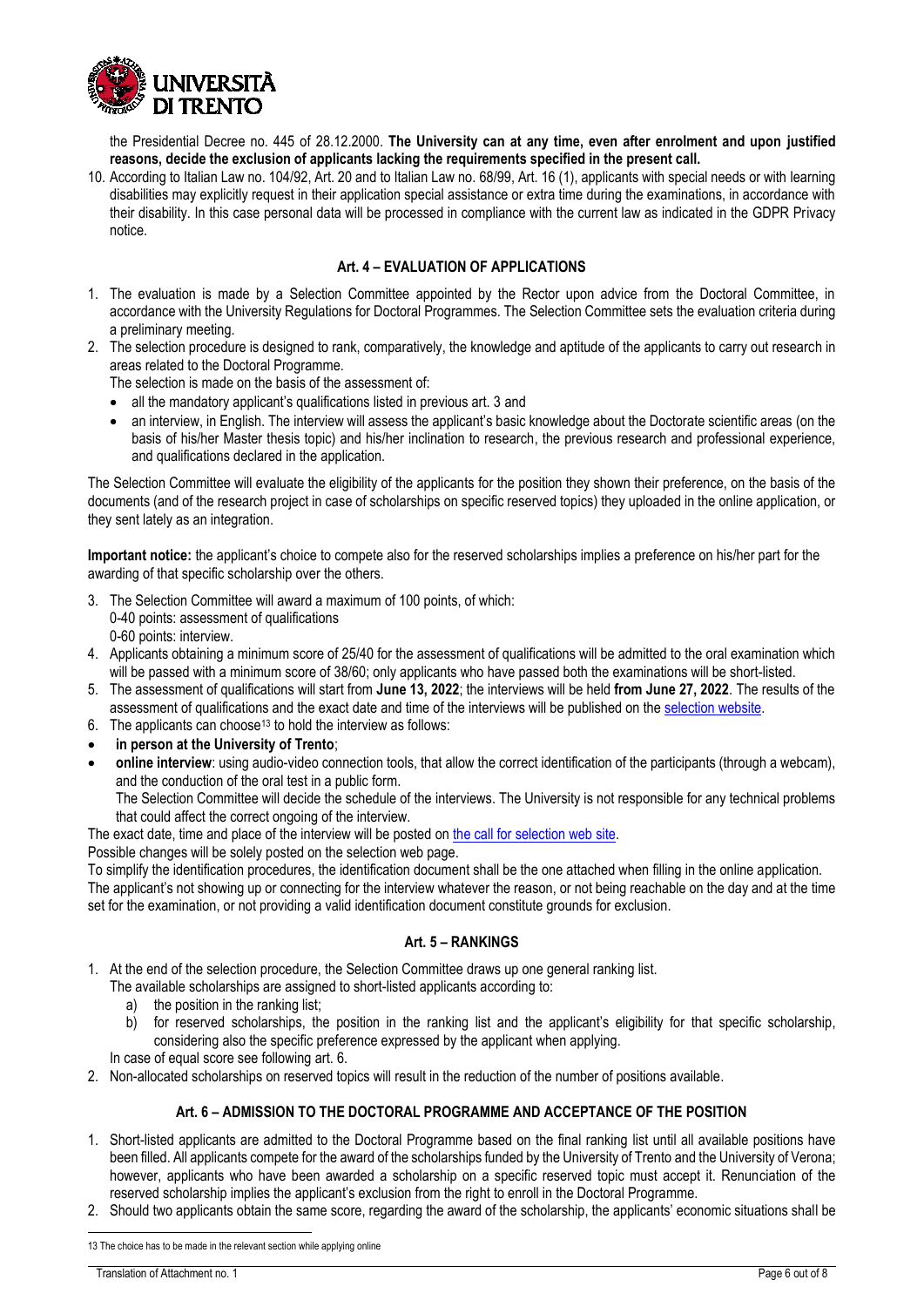

the deciding factor, in accordance with the criteria established by the Italian Prime Minister's Decree of 09.04.2001 and subsequent amendments and integrations. As for positions without scholarship, the younger of the two applicants will be selected.

- 3. Admitted applicants must send the acceptance of position following the instructions at [Enrolment 1, 2, 3 year:](https://www.unitn.it/en/node/1928)
	- **within 8 days** starting from the day following the publication of the final ranking list on the selection website for **positions covered with scholarships or other form of financial support**;
	- **within 14 days** starting from the day following publication of the final ranking lists on the selection website for **positions without scholarships or other form of financial support.**

**N.B.!** Admitted applicants with a qualification that has not been awarded in Italy must deliver (if they had not already done so during the application phase – "Application procedure") the Doctorate Office S&T (sending them in advance by email: [phd.office](mailto:phd.office-st@unitn.it)[st@unitn.it\)](mailto:phd.office-st@unitn.it) **by November 8, 2022**:

- **academic diploma of the Master's degree** (Master of Science/Arts or equivalent) in the original or certified copy, together with the academic transcript of records, possible official translations<sup>14</sup>, legalized or with an apostille affixed<sup>15</sup> (please carefully verify the fulfillment of the requirements set by the issuing country of the title).
- **Diploma Supplement** (if provided for by the university where the title was issued, it is commonly used within the member countries of the European Higher Education Area (EHEA))

Alternatively

• **Declaration of Value**<sup>16</sup> issued by the Italian diplomatic or consular representations country of origin of the institution that awarded the title

alternatively

• **Statement of comparability of foreign university qualifications** <sup>17</sup> issued by the ENIC-NARIC Center in Italy (CIMEA) that contains all the information necessary for the assessment of the qualification.

In case the Diploma Supplement, or the Declaration of Value, or the Statement of comparability are not available by November 8, 2022, admitted applicants must deliver a document showing that they asked the University/the Italian diplomatic or consular representations/the ENIC-NARIC center for the documents to be issued.

Admission to the Doctoral Programme for successful applicants who do not provide the required above-mentioned documents by November 8, 2022 will be "conditional" and the applicants will lose their right to continue the Doctoral Programme if:

- they do not deliver the documents within 6 months from the starting date of the Programme;
- upon verification, their title is not in compliance with the requirements of this call for selection. In the case of loss of student status, the applicant must return the scholarship instalments eventually received.
- 4. Note that the acceptance of a position must include the payment of stamp duty and the payment of the "provincial tax for the right to higher education" - TDS<sup>18</sup> (except for exemption cases). At present, no fees are charged to doctoral students to access courses and attend them, with the exception of the aforementioned annual provincial tax for the right to study (TDS).
- 5. Admitted applicants who do not accept the position by the above-mentioned deadlines will lose their right to registration, and their places will be offered to the next applicants on the ranking list.
- 6. If a successful applicant withdraws **before the beginning of the Doctoral Programme** (November 1, 2022), the next applicant on the ranking will be offered the position, if entitled to it based on the eligibility assessment for reserved scholarships. The latter must submit his/her acceptance of the position **within 4 days** starting from the day after the day on which the communication from the Doctorate Office S&T is sent.
- 7. If a successful applicant withdraws or is excluded after the beginning of the Doctoral Programme and **during the first three months of the first year**, the Doctoral Committee may decide to fill the vacancy with the next applicant on the ranking list, considering the acquired eligibility for reserved scholarships.
- 8. At the end of the enrolment period, doctoral students must communicate via e-mail [\(phd.maths@unitn.it\)](mailto:phd.maths@unitn.it) to the Doctoral Programme Secretariat the exact date of their arrival in Trento. Doctoral students who cannot be, for justified reasons, in Trento at the beginning of the academic year (November 1, 2022), must submit adequate motivations and justifications by no later than November 4, 2022.In the case of a lack of communication and failure to arrive in Trento by the abovementioned deadline Doctoral students will be considered to have renounced the Doctoral Programme.

<span id="page-6-0"></span>14 See: <https://www.esteri.it/it/servizi-consolari-e-visti/italiani-all-estero/traduzione-e-legalizzazione-documenti/>

<sup>15</sup> See[: https://www.studiare-in-italia.it/studying/info-13.html](https://www.studiare-in-italia.it/studying/info-13.html)

<sup>&</sup>lt;sup>16</sup> Should the Declaration of Value not be available by the given deadline, the applicant has to produce evidence of the request to the Diplomatic

mission. The applicant has to provide the original copy of the Declaration of Value as soon as it is available.

<sup>117</sup> The University of Trento signed an agreement with the CIMEA Association about evaluating and verifying foreign titles through the online platform Diplome. Further information at: <https://international.unitn.it/incoming/diploma-verification>s.

<sup>&</sup>lt;sup>18</sup> Note that the total amount of the TDS + stamp duty must be paid only by credit card following the instructions. Pag[e https://www.unitn.it/en/ateneo/1931/education-tax-tds-and-stamp-duty](https://www.unitn.it/en/ateneo/1931/education-tax-tds-and-stamp-duty) provides information on exemption from the TDS.